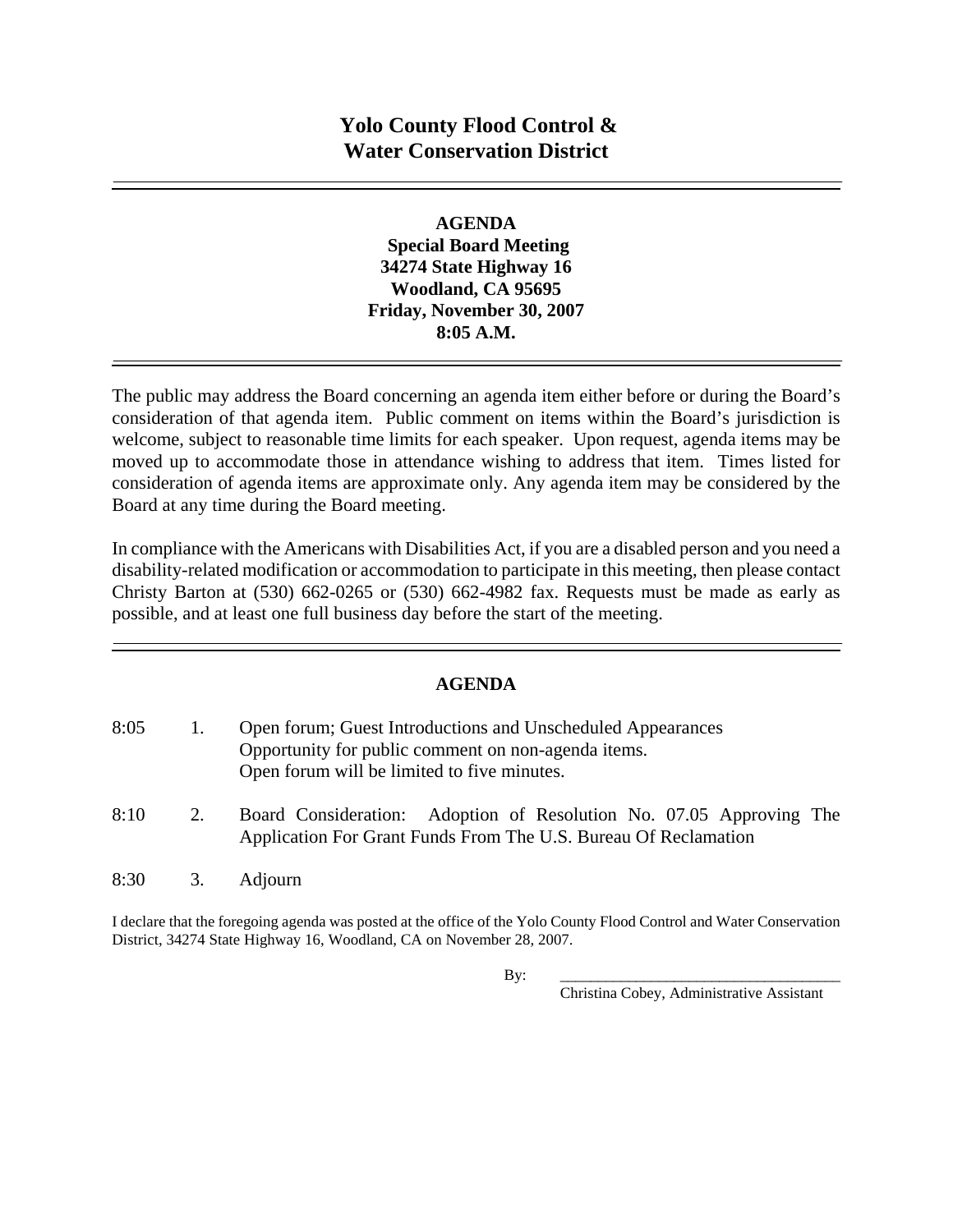

**FLOOD CONTROL & WATER CONSERVATION DISTRICT** 

# **SPECIAL BOARD MEETING MINUTES Tuesday, November 30, 2007, 8:05 AM**

 **YCFCWCD Offices 34274 State Highway 16**   *Woodland, CA 95695* 

The special meeting of the Board of Directors of the Yolo County Flood Control and Water Conservation District was held at 8:05 a.m. on November 30, 2007, at its regular place of business, 34274 State Highway 16, Woodland, California. Chair Scheuring convened the meeting. In attendance were:

District Board David Scheuring, Chair Ann Brice, Director Bruce Rominger, Director Ron Tadlock, Director

District Staff Tim O'Halloran, General Manager Max Stevenson, Water Resources Associate

## **Members of the Public**

None in attendance

### **1. OPEN FORUM**

No Items.

### **2. ADOPTION OF RESOLUTION 07.05 APPROVING THE APPLICATION FOR GRANT FUNDS FROM THE U.S. BUREAU OF RECLAMATION (USBR)**

Water Resources Associate Stevenson gave a short presentation on the USBR grant proposal. This grant would fund a Water Resources Engineer for two years. The Engineer would work on a Systems Optimization Review (SOR) integrating SCADA into District operations.